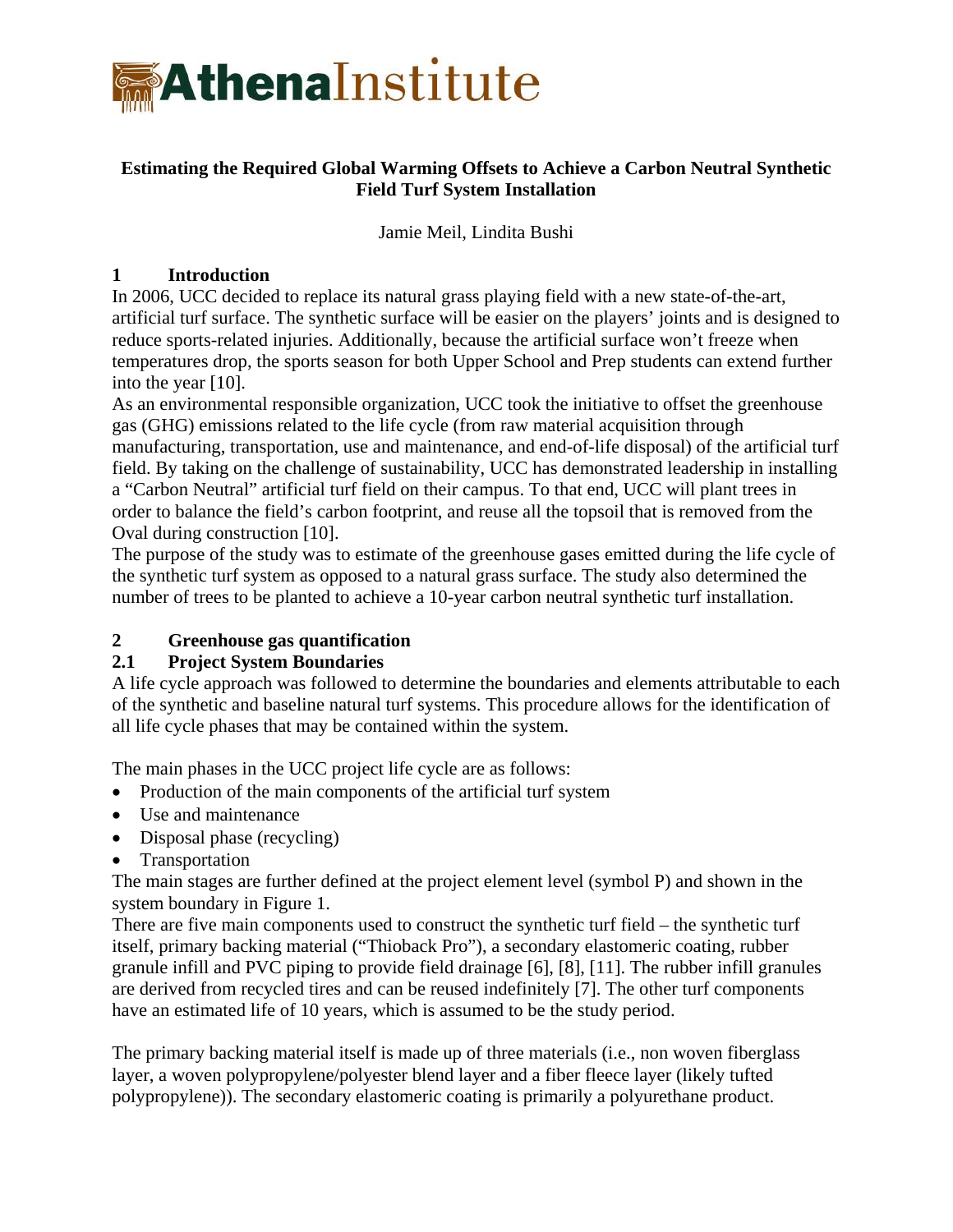

<span id="page-1-0"></span>**Figure 1** Project system boundaries

## **2.2 Natural Grass Baseline System Boundaries**

The baseline is the most appropriate and best estimate of GHG emissions and removals that would have occurred in the absence of the project. The baseline was broken into elements (symbol B) as identified and numbered in [Figure 2](#page-1-1).



<span id="page-1-1"></span>**Figure 2** Baseline system boundaries (business as usual, in absence of artificial turf system)

Comparison between baseline and project systems is made on the basis of the same reference unit, a  $9,000 \text{ m}^2$  field over a 10-year period.

28 St John St • PO Box 189 • Merrickville • Ontario • Canada • K0G 1N0 • 613 269 3795 • 613 269 3796 • info@athenaSMI.ca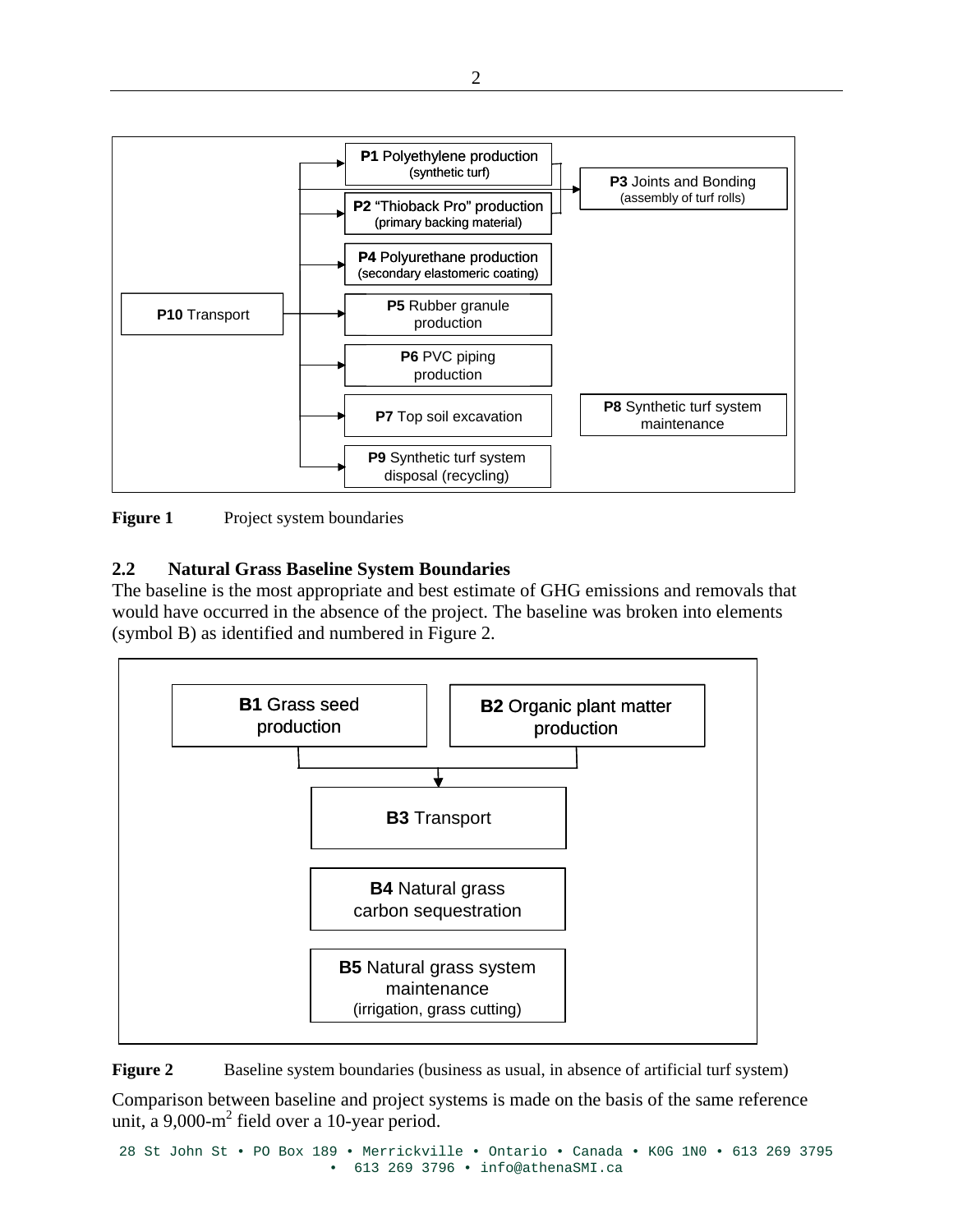# **2.3 Element description**

The elements in the baseline and project systems are described in Table 1.

| Table 1 | Element overview |
|---------|------------------|
|         |                  |

| <b>Identifier</b> | <b>Element Element Name</b>                                   | <b>Description</b>                                                                                                                                              | <b>Included and</b><br>quantified in<br>scope of study |
|-------------------|---------------------------------------------------------------|-----------------------------------------------------------------------------------------------------------------------------------------------------------------|--------------------------------------------------------|
|                   |                                                               |                                                                                                                                                                 |                                                        |
|                   | <b>BASELINE- Natural Grass System</b>                         |                                                                                                                                                                 |                                                        |
| B1                | Grass seed production                                         | Includes the GHG emissions released during the<br>production of the grass seed.                                                                                 | Yes                                                    |
| B <sub>2</sub>    | Organic plant matter<br>production                            | Includes the GHG emissions released during the<br>production of the organic plant matter.                                                                       | Yes                                                    |
| B <sub>3</sub>    | Transport                                                     | Includes the GHG emissions released during the on-<br>road (from supplier to UCC) and off-road<br>transportation of the grass seed and organic plant<br>matter. | Yes                                                    |
| <b>B4</b>         | Natural grass carbon<br>sequestration                         | Includes the GHG emissions savings (captured by the Yes<br>natural grass).                                                                                      |                                                        |
| B <sub>5</sub>    | "Natural grass system<br>maintenance                          | Includes the GHG emissions released during the grass Yes<br>cutting and irrigation.                                                                             |                                                        |
|                   | <b>PROJECT- Synthetic Turf System</b>                         |                                                                                                                                                                 |                                                        |
| P <sub>1</sub>    | "Polyethylene<br>production (synthetic<br>turf)"              | Includes the GHG emissions released during the<br>production of polyethylene.                                                                                   | Yes                                                    |
| P <sub>2</sub>    | "Thioback Pro"<br>production (primary<br>backing material)    | Includes the GHG emissions released during the<br>production of primary backing material.                                                                       | Yes                                                    |
| P <sub>3</sub>    | Joints and Bonding<br>(assembly of turf rolls)                | Includes the GHG emissions released during the<br>assembling of turf rolls.                                                                                     | Yes                                                    |
| P4                | Polyurethane<br>production (secondary<br>elastomeric coating) | Includes the GHG emissions released during the<br>production of polyurethane.                                                                                   | Yes                                                    |
| P <sub>5</sub>    | Rubber granules<br>production                                 | Includes the GHG emissions released during the<br>production of rubber granules infill.                                                                         | Yes                                                    |
| P <sub>6</sub>    |                                                               | PVC piping production Includes the GHG emissions released during the<br>production of PVC piping.                                                               | Yes                                                    |
| P7                | Top soil excavation                                           | Includes the GHG emissions released during the<br>topsoil excavation.                                                                                           | Yes                                                    |
| P <sub>8</sub>    | Synthetic turf system<br>maintenance                          | Includes the GHG emissions released during the<br>maintenance of synthetic turf system.                                                                         | Yes                                                    |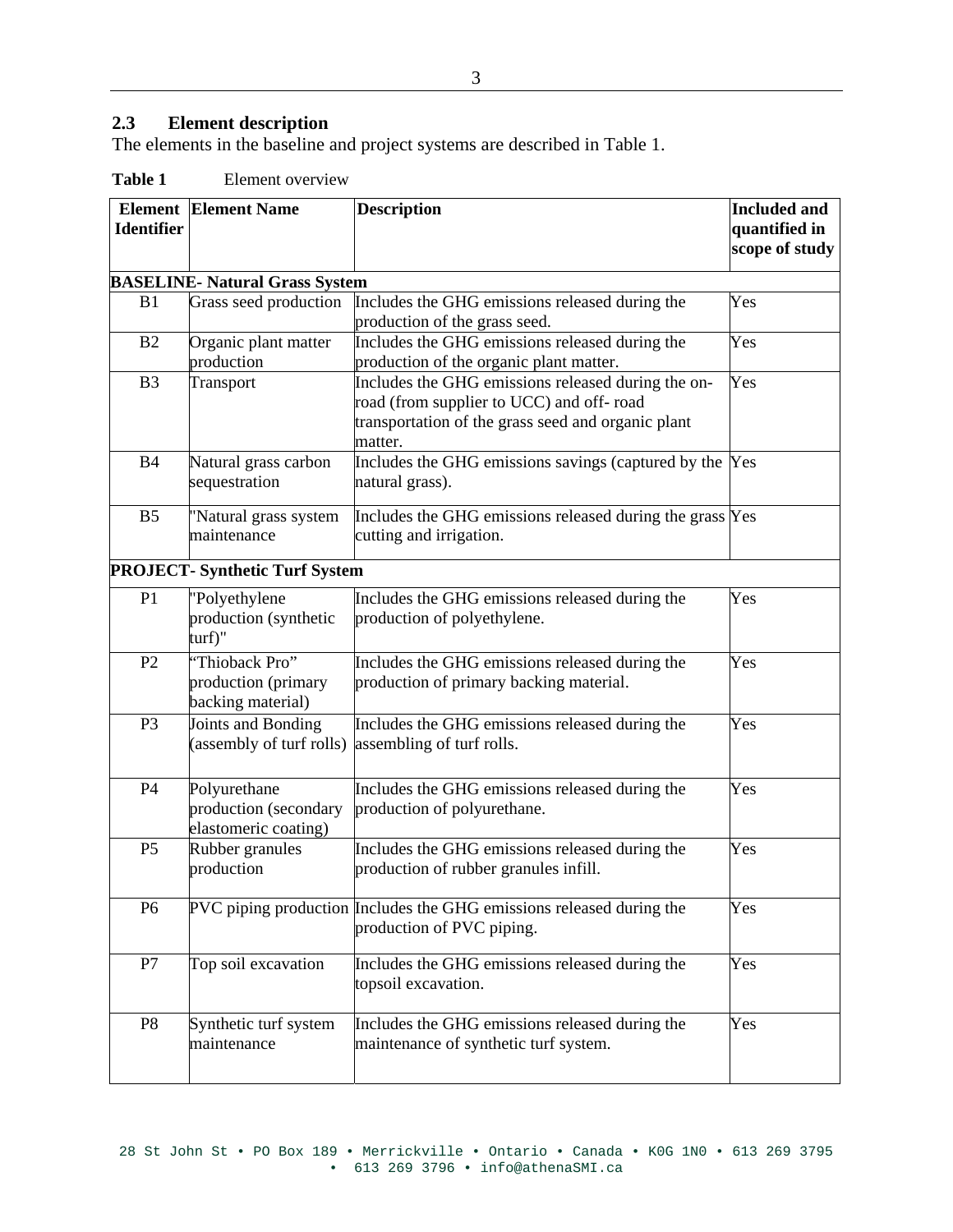| <b>Identifier</b> | <b>Element   Element Name</b>      | <b>Description</b>                                                                                               | Included and<br>quantified in<br>scope of study |
|-------------------|------------------------------------|------------------------------------------------------------------------------------------------------------------|-------------------------------------------------|
| P9                | Synthetic turf system<br>disposal. | Includes the GHG emissions savings related to<br>recycling of synthetic turf system after 10 years.              | Yes                                             |
| P <sub>10</sub>   | Transport                          | Includes the GHG emissions released during the<br>transportation (includes all project transportation<br>roads). | Yes                                             |

Transportation for the UCC project was considered in detail. The logistics, modes and distances involved are unique and significant when measured in GHG terms [7], [8]. The basic summary of the transportation is illustrated in Figure 3. Details, with calculations and emissions factors [2], are provided in the spreadsheet.



UCC project transportation routes **Figure 3**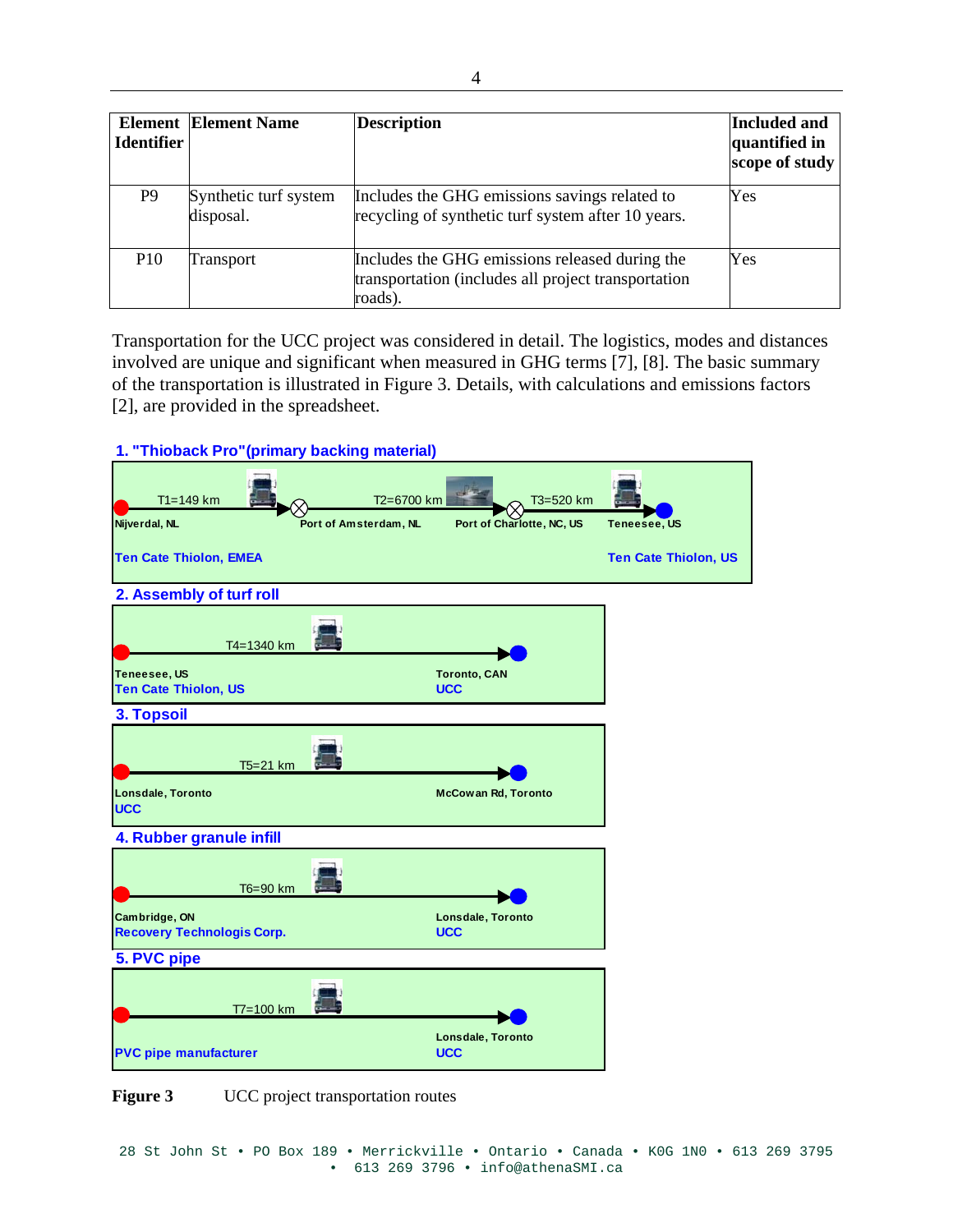### 2.4 General GHG quantification procedure

GHGs are quantified at the element level. This approach generally requires two pieces of information. One describes the **level of activity** of an element (e.g. the quantity of the synthetic turf manufactured in tonne) and the other defines the **GHG emission factor** associated with the element (e.g. emission factor of polyethylene production in tonne  $CO<sub>2</sub>e/tonne$ ).

Emissions are reported in the results as much as possible to differentiate each greenhouse gas  $(CO_2, CH_4$  and N<sub>2</sub>O). Once emissions or removals of individual GHGs have been calculated, they are expressed in terms of tones of  $CO<sub>2</sub>e$  and summed for an overall measure of GHG emissions for each element. Then the GHG results for all elements in a system (project and baseline) are "rolled up".

Lastly, the flux in GHGs for the baseline natural grass and the synthetic turf project is calculated, thus providing the quantification of total GHG emissions to be offset within a 10-year period.

## *Activity Levels:*

In general, inputs, outputs and level of activity data can be obtained by:

- Direct measurement such as continuous or periodic sampling
- Performing mass and energy balances on the system
- Manufacture/supplier specification documents (e.g. quantity of polypropylene used in the manufacture of "Thioback Pro")
- Professional estimation using published data or information collected from external similar sources.

## *Emissions factors:*

An emissions factor may be specifically determined in the project through monitoring and/or sampling of the element; or it may be secondary, derived from published or private sources (e.g. SimaPro LCA Software).

equation for estimating the  $CO<sub>2</sub>$  equivalent emission for the elements is: When using emission factors for the individual greenhouse gases  $(CO_2, CH_4, and N_2O)$ , the

$$
CO_2 e = \sum_{i=1}^{n} EF_i \times GWP_i
$$
 (1)

Where:  $CO<sub>2</sub>e =$ emissions of  $CO<sub>2</sub>$  equivalent in kg

 $i =$  greenhouse gas type

total number of greenhouse gases emitted by the element  $n =$ 

 $EF_i =$ emissions of greenhouse gas i in kg

 $GWP_i =$  Global Warming Potential of greenhouse gas i: 1, 21 and 310 are respectively the GWPs of CO2, CH4 and N2O [3]

#### 2.5 General quantification assumptions

- Whenever relevant and possible, Canadian GHG emissions factors are applied per each element of the baseline and project systems.
- US emissions factors per element P1, P3, P4 and P6 (artificial turf system's components made in US) are estimated by using Franklin 98/01-update Life Cycle Inventory database, SimaPro 7 LCA Software 2006.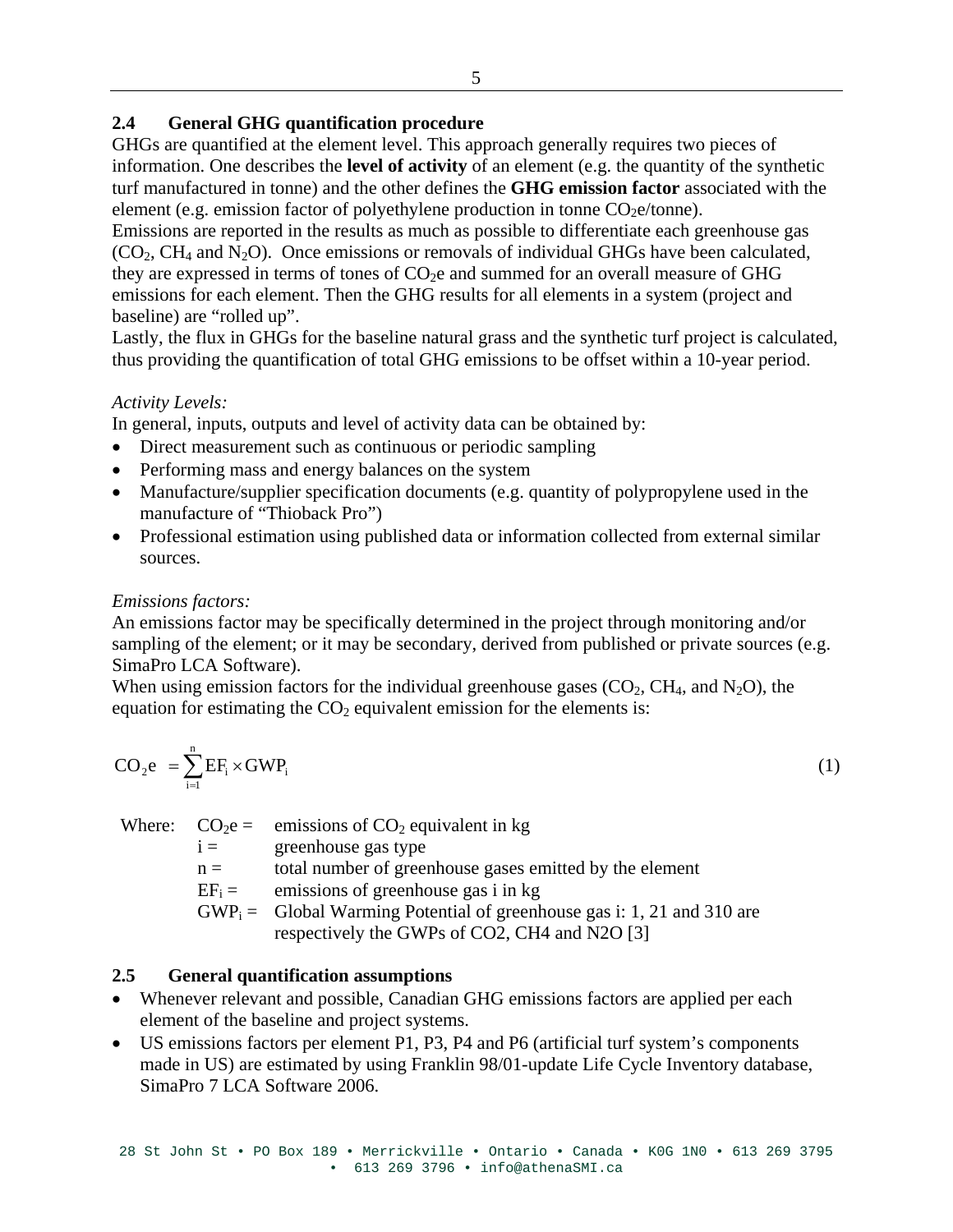- EcoInvent Library v.1.2, SimaPro 7 LCA Software 2006. • European emissions factors per element P2 ("Thioback Pro" materials made in the Netherlands) are estimated by using the best European Life Cycle Inventory database-
- Element activity data for the baseline and project systems were basically compiled with support of UCC Toronto and IC Improvements Inc.
- Natural grass carbon sequestration factor of 0.95 tonne Carbon/ha/year is applied-see http://agron.scijournals.org/cgi/content/abstract/94/4/930.
- Based on the FIFA 2001 Guide [1], GHG emissions factor of the maintenance (P8) of "Artificial turf system" are assumed as high as 30% of the "Natural grass system" maintenance (B5).
- Canada final report, 2004 [2], Franklin 98/01-update and EcoInvent Library v.1.2 LCI • On-road transportation fuel combustion GHG emission factors are based on Environment database [9].
- and P6) with be 100% recycled. The GHG emissions factor for plastic recycling is based on the ICF Consulting final report, 2005. • Finally, it's assumed that after 10 years, the artificial turf system's components (P1, P2, P4

#### **3 Uncertainty analysis**

Sources of uncertainty in the quantification of emissions include:

- Scientific uncertainty: related to incomplete knowledge of emission processes or example global warming potentials (GWPs). These uncertainties are common to every project and can • be excluded from the uncertainty analysis.
- Uncertainty of the activity level and GHG emission factors is expected/assumed to be low to • Parameter uncertainty: related to the measured or estimated data used in the quantification methodology (e.g. activity of an element; GHG emission factor associated with the element). medium for measured and estimated data.
- Model uncertainty: associated with the quantification methodology.
- Uncertainty propagation: occurs when the uncertainties associated with the parameters are propagated through the quantification and consolidation process.

estimated and reported for each element. Once the uncertainties are estimated, they are combined to provide uncertainty estimates for the whole project and baseline, based on "Methods for Based on the operational experience and professional judgment, the overall uncertainty was combining uncertainties" according to IPCC 2000 [4] as follows,

quantities that are added with the standard deviations all expressed in absolute terms. • **Rule A:** Where uncertain quantities are to be combined by addition, the standard deviation of the sum will be the square root of the sum of the squares of the standard deviations of the

$$
U_{\text{total}} = \frac{\sqrt{(U_1 \cdot x_1)^2 + (U_2 \cdot x_2)^2 + ... + (U_n \cdot x_n)^2}}{x_1 + x_2 + ... + x_n}
$$
 (2)

Where:

- $U_{total}$  is the percentage uncertainty in the sum of the quantities (half the 95% confidence interval divided by the total (i.e. mean) and exp ressed as a percentage);
- are the uncertain quantities and the percentage uncertainties associated with them,  $x_i$  and  $U_i$ respectively.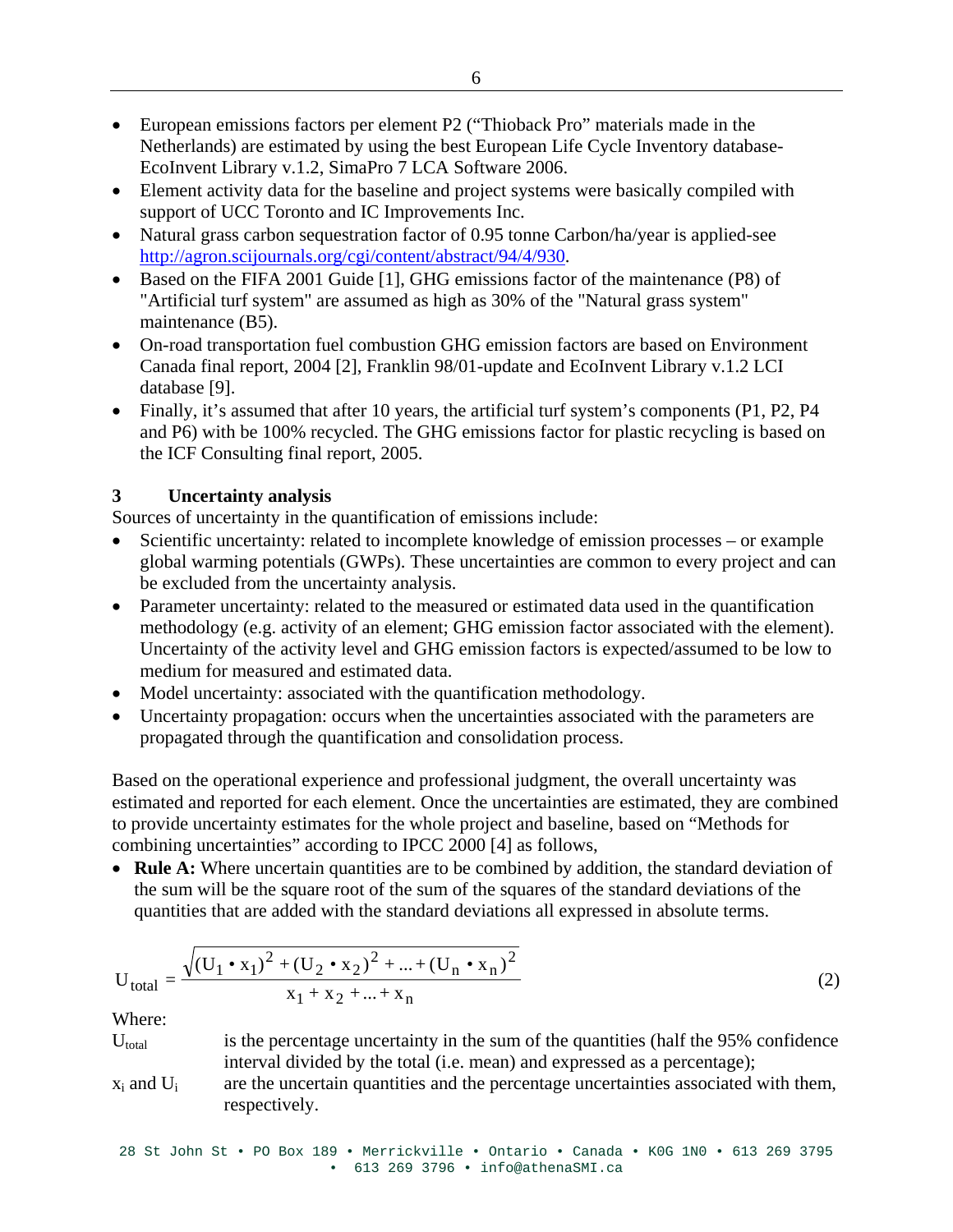The same principles are applied to estimate the uncertainty for GHG emissions Offset (see spreadsheet).

#### **vity analysis 4 Sensiti**

The sensitivity analysis attempts to determine the influence of variations in assumptions, methods and data on the results [5]. Mainly, the sensitivity of the most significant issues identified is determined.

In sensitivity analysis, typically the influence on the results of varying the assumptions and data by some range, e.g. change of the GHGs factor of the B4 element- Natural grass carbon sequestration by (-5%), is checked (see Table 2). Both results are then compared. Sensitivity is expressed as the percentage of change or as the absolute deviation of the results.

system of this project. Sensitivity analysis shows that a change of  $(-5\%)$  of the GHGs factor  $(3.3\%)$ tonne CO2e/ha/yr) results in a change of (-2%) for number of trees to be planted to achieve a 10-Table 2 summarizes the sensitivity analysis for the GHGs factor of B4 element in the baseline year carbon neutral synthetic turf installation.

| 1. Changes to the B4 (GHG emissions factor 3.3 tonne CO2e/ha/yr is applied (-5%): Baseline; |                     |                          |                                       |                |                                          |                                                                          |                 |                                    |           |  |
|---------------------------------------------------------------------------------------------|---------------------|--------------------------|---------------------------------------|----------------|------------------------------------------|--------------------------------------------------------------------------|-----------------|------------------------------------|-----------|--|
| <b>SSR</b> identifier                                                                       |                     | <b>B1</b>                | <b>B2</b>                             | B <sub>3</sub> | R <sub>4</sub>                           | <b>B5</b>                                                                | <b>TOTAL</b>    | <b>GHGs Offset</b>                 | Number of |  |
| SSR name                                                                                    |                     | Grass seed<br>production | Organic plant<br>matter<br>production | Transport      | Natural grass<br>carbon<br>sequestration | Natural grass<br>system<br>maintenance<br>(Irrigation, grass<br>cutting) | <b>BASELINE</b> | <b>BASELINE-</b><br><b>PROJECT</b> | trees     |  |
| Base case                                                                                   | t CO <sub>2</sub> e | 0.003                    | 0.11                                  | 0.83           | $-31.3$                                  | 13.4                                                                     | $-16.9$         | $-72.6$                            | 1861      |  |
| Altered<br>assumption                                                                       | t CO <sub>2e</sub>  | 0.003                    | 0.11                                  | 0.83           | $-29.7$                                  | 13.4                                                                     | $-15.3$         | $-71$                              | 1820      |  |
| Deviation                                                                                   | t CO <sub>2</sub> e | 0.0                      | 0.0                                   | 0.0            | 1.6                                      | 0.0                                                                      | 1.6             | 1.6                                | $-41.3$   |  |
| Deviation                                                                                   | %                   | 0%                       | 0%                                    | 0%             | -5%                                      | $0\%$                                                                    | $-10%$          | $-2%$                              | $-2%$     |  |
| Sensitivity                                                                                 | %                   | 0%                       | 0%                                    | 0%             | 5%                                       | $0\%$                                                                    | $-10%$          | 2%                                 | 2%        |  |

|  | Table 2 | Sensitivity analysis on GHG emissions factor for element B4 |
|--|---------|-------------------------------------------------------------|
|--|---------|-------------------------------------------------------------|

#### **5 Results**

A spreadsheet was developed and is separately available. It documents all the estimations and calculations performed. A summary of the results is presented in Table 3 to Table 5. Results have been scaled according to the reference unit  $9,000 \text{--} \text{m}^2$  field and over a 10-year period. Because the values and results of this report are based on information and quantities that were Total GHG emissions factor of the baseline and project are estimated respectively to  $(-16.9)^1$  and not independently verified, Athena's responsibility for the results and conclusions expressed herein are limited to the methods used and the processing of provided data.

(55.6) tonnes  $CO<sub>2</sub>e$ . GHG emissions offset is estimated to be (-72.6) tonnes  $CO<sub>2</sub>e$ .

As per U.S. DOE, 1998, a medium growth coniferous tree, planted in an urban setting and  $CO<sub>2</sub>[12]$ . The tree planting offset requirements to achieve a 10-year carbon neutral synthetic turf installation is estimated to be  $1861$  trees  $(\pm 23\%)$ . allowed to grow for 10 years, sequesters 23.2 lbs of carbon, equivalent to 0.039 metric tonnes

 $\overline{a}$ <sup>1</sup> Results tables use the following accounting convention: (1) Negative values: reflect "savings" of GHG emissions, which means a "reduction" in emissions; (2) Positive values: reflect "release" of GHG emissions, which means an "increase" in emissions.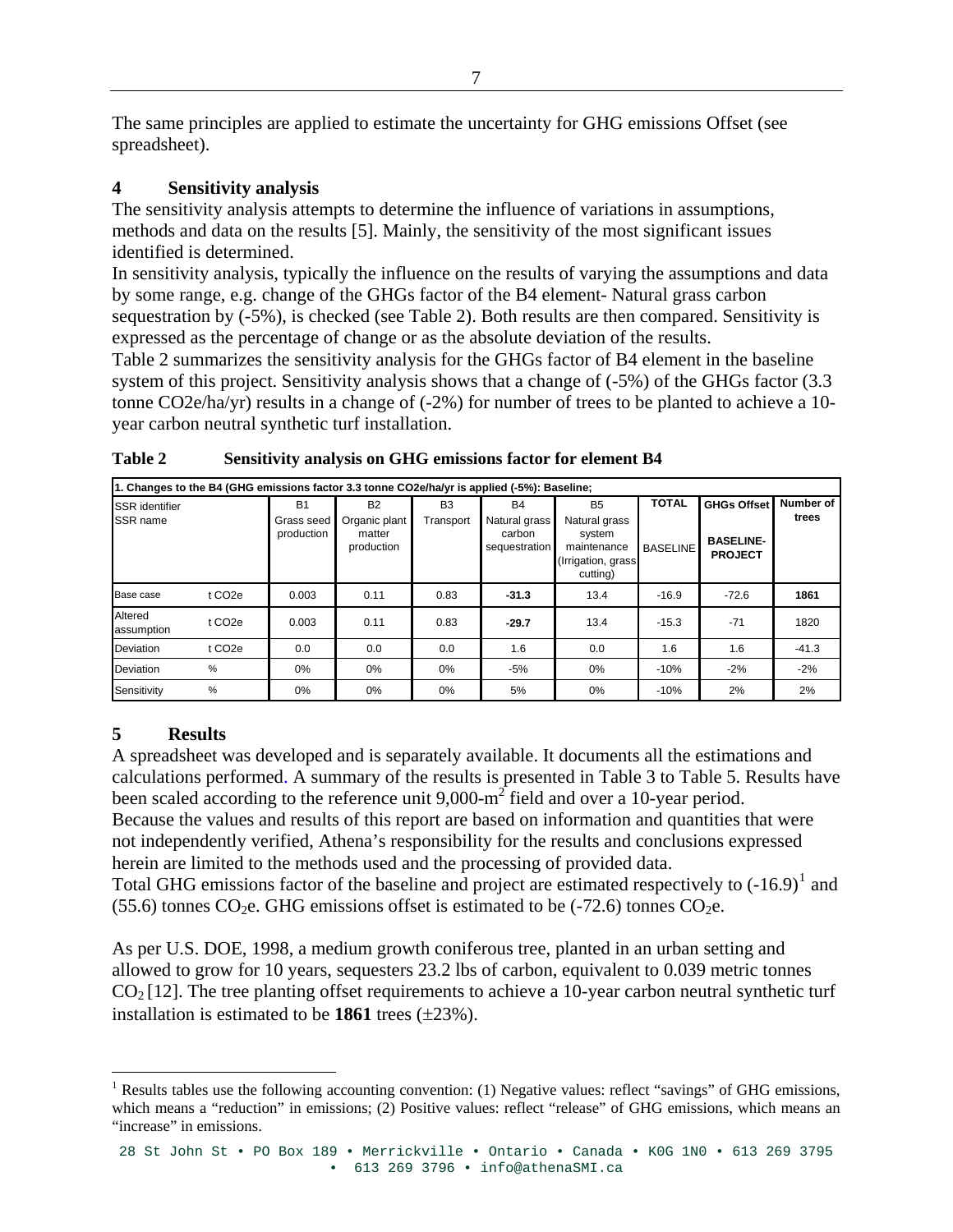| Table 3 | Summary of the elements in the UCC BASELINE "Natural grass" System |  |
|---------|--------------------------------------------------------------------|--|
|---------|--------------------------------------------------------------------|--|

| Reference                          |                     | $9.000$ m <sub>2</sub>                     | Timeline:                                       | 10               | <b>years</b>                                    |                                                                                            |                                 |
|------------------------------------|---------------------|--------------------------------------------|-------------------------------------------------|------------------|-------------------------------------------------|--------------------------------------------------------------------------------------------|---------------------------------|
| Element identifier<br>Element name |                     | B <sub>1</sub><br>Grass seed<br>production | <b>B2</b><br>Organic plant<br>matter production | lB3<br>Transport | IB4<br>Natural grass<br>carbon<br>sequestration | B <sub>5</sub><br>Natural grass<br>system<br>maintenance<br>(Irrigation, grass<br>cutting) | <b>TOTAL</b><br><b>BASELINE</b> |
| Scaling factor                     |                     | 0.02                                       |                                                 | 250              | 9,000                                           | 9,000                                                                                      | 9,000                           |
|                                    | <b>Units</b>        | tonnes                                     | tonnes                                          | liters           | m2                                              | m2                                                                                         | m2                              |
| CO <sub>2</sub>                    | t CO <sub>2</sub> e | $3.E-03$                                   | $2.E-02$                                        | 0.80             | $-31.3$                                         | 13.4                                                                                       | $-17.1$                         |
| CH <sub>4</sub>                    | t CO <sub>2e</sub>  | $0.E+00$                                   | $8.E-04$                                        | 4.8E-04          |                                                 |                                                                                            | 0.0                             |
| <b>N2O</b>                         | t CO <sub>2</sub> e | $0.E+00$                                   | $9.E-02$                                        | 2.9E-02          |                                                 |                                                                                            | 0.1                             |
| <b>Total GHGs</b>                  | t CO <sub>2e</sub>  | 0.003                                      | 0.1                                             | 0.8              | $-31.3$                                         | 13.4                                                                                       | $-16.9$                         |
| Uncertainty $(+/-)$                | %                   | 5                                          | 10                                              | 20               | 5                                               | 20                                                                                         | 18.4                            |

Table 4 Summary of the elements in the UCC PROJECT "Artificial Turf System"

| Reference           | $9,000$ m2          |                                                | <b>Timeline:</b>                                              |                                                                 | years                                     |                               |                                 |                               |                                         |                                   |           |                |
|---------------------|---------------------|------------------------------------------------|---------------------------------------------------------------|-----------------------------------------------------------------|-------------------------------------------|-------------------------------|---------------------------------|-------------------------------|-----------------------------------------|-----------------------------------|-----------|----------------|
| Element identifier  |                     |                                                | P <sub>2</sub>                                                | lP3                                                             | IP4                                       |                               | IP <sub>6</sub>                 |                               | IP8                                     |                                   | P10       | <b>TOTAL</b>   |
| Element name        |                     | Polyethylene<br>production<br>(synthetic turf) | "Thioback Pro"<br>production<br>(primary backing<br>material) | Joints and<br>Bonding<br>(assembly of turf (secondary<br>rolls) | Polyurethane<br>production<br>elastomeric | Rubber granules<br>production | <b>PVC</b> piping<br>production | <b>Top soil</b><br>excavation | Synthetic turf<br>system<br>maintenance | Synthetic turf<br>system disposal | Transport | <b>PROJECT</b> |
| Scaling factor      |                     | 15.9                                           |                                                               | 0.0                                                             |                                           | 105                           |                                 | 4,500                         | 9,000                                   | 29                                | 9,000     | 9,000          |
|                     | <b>Units</b>        | tonnes                                         | tonnes                                                        | tonnes                                                          | tonnes                                    | tonnes                        | tonnes                          | tonnes                        | m2                                      | tonnes                            | m2        | m2             |
| CO <sub>2</sub>     | t CO <sub>2</sub> e | 28                                             | 2.6                                                           |                                                                 |                                           | 10.5                          |                                 | 1.8                           |                                         | $-53$                             |           | 50             |
| CH <sub>4</sub>     | t CO <sub>2</sub> e |                                                | 0.2                                                           |                                                                 |                                           |                               | 0.54                            | 0.025                         |                                         |                                   | 3.7E-02   |                |
| <b>N2O</b>          | t CO <sub>2</sub> e | 1.9E-03                                        | 4.6E-02                                                       |                                                                 | 8.7E-02                                   |                               | 0.01                            | 0.019                         |                                         |                                   | 8.4E-02   |                |
| <b>Total GHGs</b>   | t CO <sub>2</sub> e | 29.8                                           | 2.9                                                           | 0.0                                                             | 34.7                                      | 10.5                          | 8.1                             | 1.8                           |                                         | $-52.6$                           | 16.4      | 55.6           |
| Uncertainty (+/-) % |                     | 20                                             |                                                               |                                                                 |                                           |                               | 20                              | 20                            | 20                                      |                                   | 20        | 30.1           |

Table 5 **GHG** emissions Offsets (Baseline- Project)

| lElement identifier<br><b>Element name</b> |                     | <b>BASELINE-</b><br><b>PROJECT</b> | GHGs Offset GHG emissions can be offset in 10 years by planting the following number of trees:                                                                                                                                                                                         |
|--------------------------------------------|---------------------|------------------------------------|----------------------------------------------------------------------------------------------------------------------------------------------------------------------------------------------------------------------------------------------------------------------------------------|
| Scaling factor                             |                     | 9.000                              | 1861                                                                                                                                                                                                                                                                                   |
|                                            | <b>Units</b>        | m,                                 |                                                                                                                                                                                                                                                                                        |
| CO <sub>2</sub>                            | t CO <sub>2e</sub>  |                                    | .67 Source: http://www.usctcgateway.net/tool/                                                                                                                                                                                                                                          |
| CH <sub>4</sub>                            | t CO <sub>2</sub> e |                                    | A medium growth coniferous tree, planted in an urban setting and allowed to grow for 10 years, sequesters 23.2 lbs of carbon. For                                                                                                                                                      |
| <b>N2O</b>                                 | t CO <sub>2e</sub>  |                                    | each year, the sequestration rate (in lb per tree) is multiplied by the survival factor to yield a probability-weighted sequestration rate.<br>O These values are summed for the 10-year period, beginning from the time of planting, to derive the estimate of 23.2 lbs of carbon per |
| <b>Total GHGs</b>                          | t CO <sub>2e</sub>  |                                    | tree.<br>-72.6 To convert to units of metric tons CO2 per tree, we multiplied by the ratio of the molecular weight of carbon dioxide to that of carbon                                                                                                                                 |
|                                            |                     |                                    | (44/12) and the ratio of metric tons per pound (1/2203).                                                                                                                                                                                                                               |
| Uncertainty (+/-)                          | %                   |                                    | 23 23.2 lbs C/tree *(44 units CO2 / 12 units C) * 1 metric ton / 2203 lbs = 0.039 metric ton CO2 per urban tree planted                                                                                                                                                                |